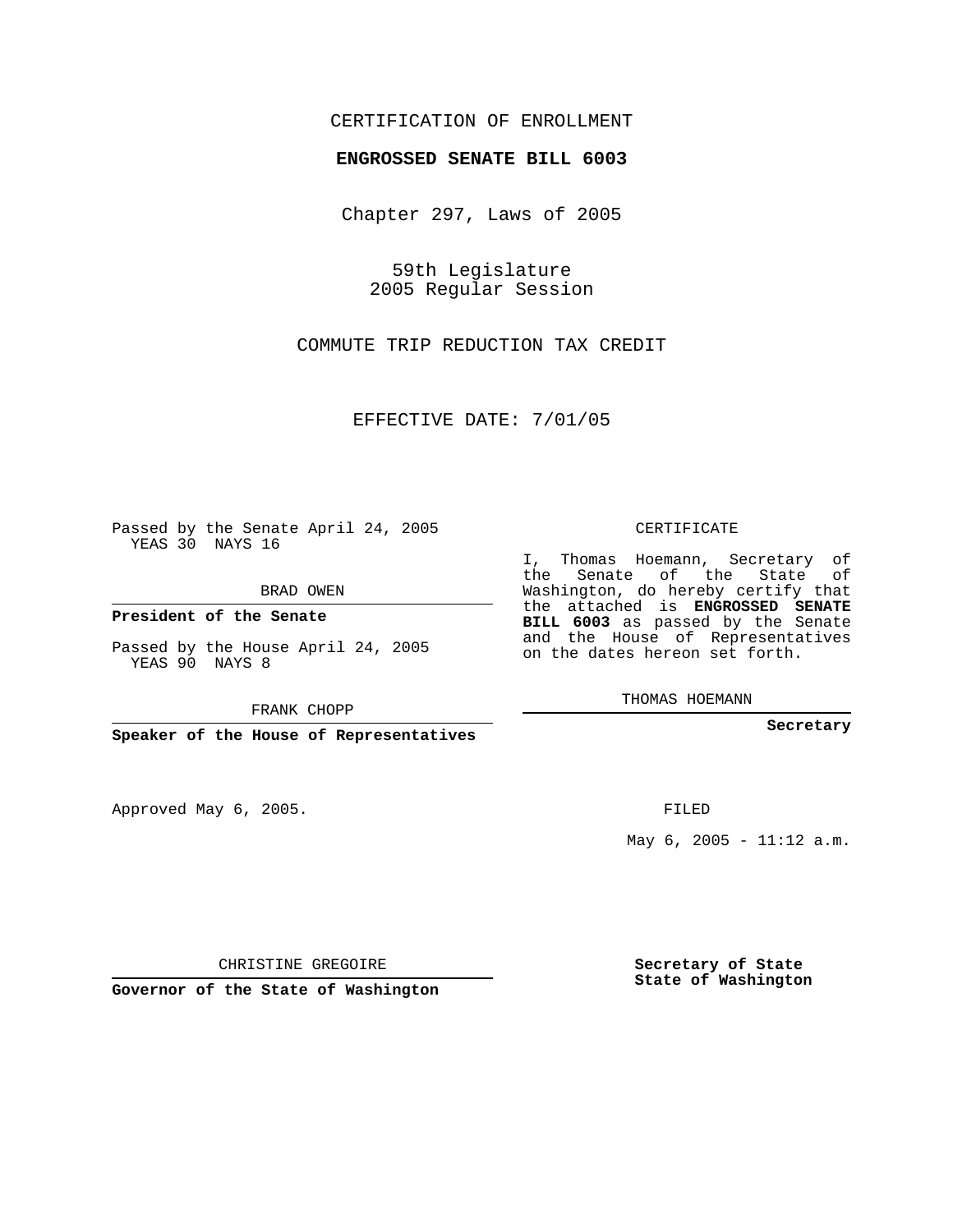## **ENGROSSED SENATE BILL 6003** \_\_\_\_\_\_\_\_\_\_\_\_\_\_\_\_\_\_\_\_\_\_\_\_\_\_\_\_\_\_\_\_\_\_\_\_\_\_\_\_\_\_\_\_\_

\_\_\_\_\_\_\_\_\_\_\_\_\_\_\_\_\_\_\_\_\_\_\_\_\_\_\_\_\_\_\_\_\_\_\_\_\_\_\_\_\_\_\_\_\_

AS AMENDED BY THE HOUSE

Passed Legislature - 2005 Regular Session

**State of Washington 59th Legislature 2005 Regular Session By** Senator Jacobsen

Read first time 02/18/2005. Referred to Committee on Transportation.

1 AN ACT Relating to commute trip reduction tax credit; amending RCW 82.70.010, 82.70.020, 82.70.030, and 82.70.040; adding a new section to chapter 82.70 RCW; creating a new section; providing an effective date; and declaring an emergency.

5 BE IT ENACTED BY THE LEGISLATURE OF THE STATE OF WASHINGTON:

 6 **Sec. 1.** RCW 82.70.010 and 2003 c 364 s 1 are each amended to read 7 as follows:

 8 The definitions in this section apply throughout this chapter and 9 RCW 70.94.996 unless the context clearly requires otherwise.

 (1) "Public agency" means any county, city, or other local government agency or any state government agency, board, or commission. (2) "Public transportation" means the same as "public transportation service" as defined in RCW 36.57A.010 and includes passenger services of the Washington state ferries.

15 (3) "Nonmotorized commuting" means commuting to and from the 16 workplace by an employee by walking or running or by riding a bicycle 17 or other device not powered by a motor.

18 (4) "Ride sharing" means the same as "flexible commuter ride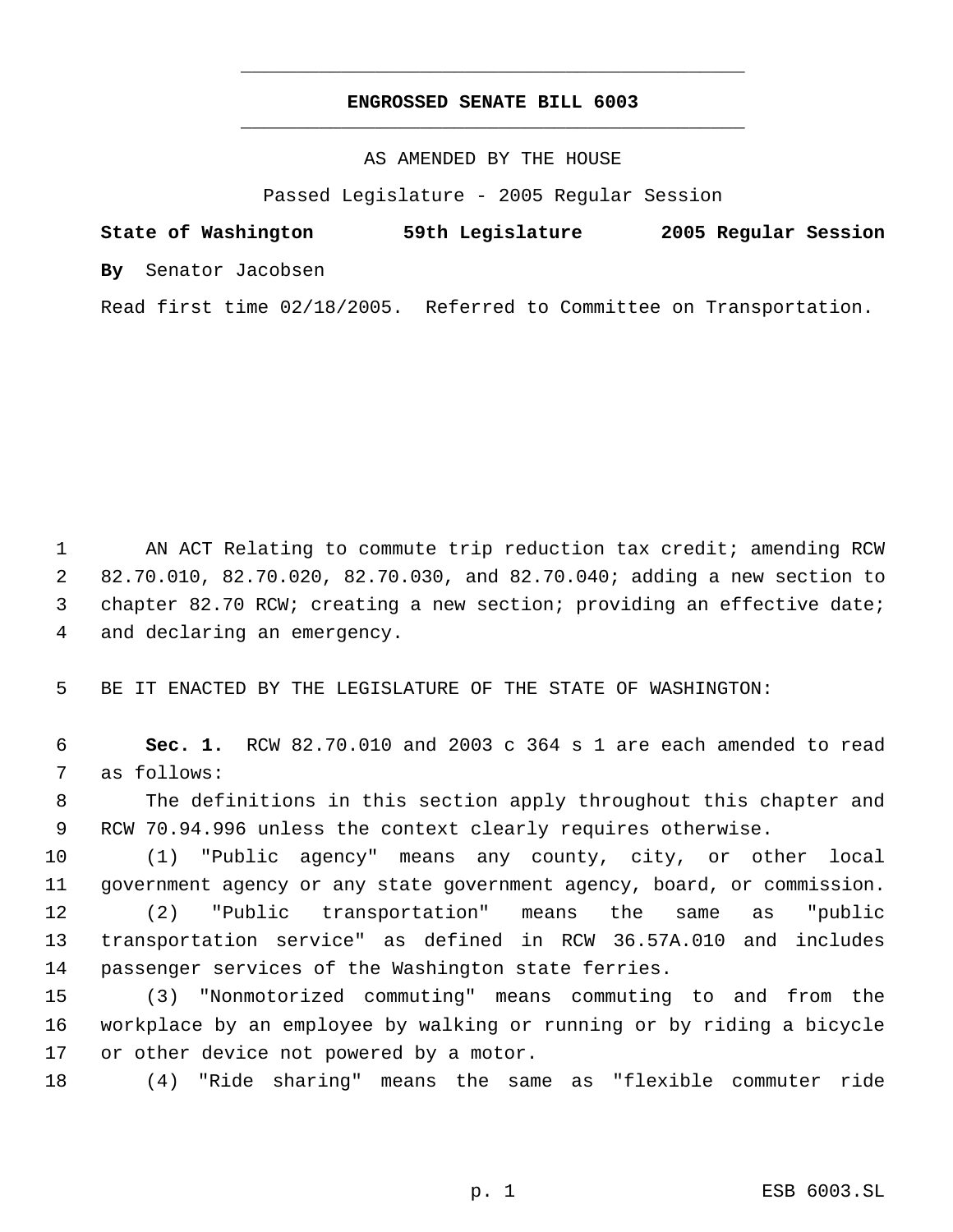sharing" as defined in RCW 46.74.010, including ride sharing on Washington state ferries.

 (5) "Car sharing" means a membership program intended to offer an alternative to car ownership under which persons or entities that become members are permitted to use vehicles from a fleet on an hourly basis.

 (6) "Telework" means a program where work functions that are normally performed at a traditional workplace are instead performed by an employee at his or her home at least one day a week for the purpose of reducing the number of trips to the employee's workplace.

 (7) "Applicant" means a person applying for a tax credit under this chapter.

 NEW SECTION. **Sec. 2.** A new section is added to chapter 82.70 RCW to read as follows:

 (1) Application for tax credits under this chapter must be received by the department between the first day of January and the 31st day of January, following the calendar year in which the applicant made payments to or on behalf of employees for ride sharing in vehicles carrying two or more persons, for using public transportation, for using car sharing, or for using nonmotorized commuting. The application shall be made to the department in a form and manner prescribed by the department. The application shall contain information regarding the number of employees for which incentives are paid during the calendar year, the amounts paid to or on behalf of employees for ride sharing in vehicles carrying two or more persons, for using public transportation, for using car sharing, or for using nonmotorized commuting, the amount of credit deferred under RCW 82.70.040(2)(b)(i) to be used, and other information required by the department. For applications due by January 31, 2006, the application shall not include amounts paid from January 1, 2005, through June 30, 2005, to or on behalf of employees for ride sharing in vehicles carrying two or more persons, for using public transportation, for using car sharing, or for using nonmotorized commuting.

 (2) The department shall rule on the application within sixty days of the deadline provided in subsection (1) of this section.

(3) The department shall disapprove any application not received by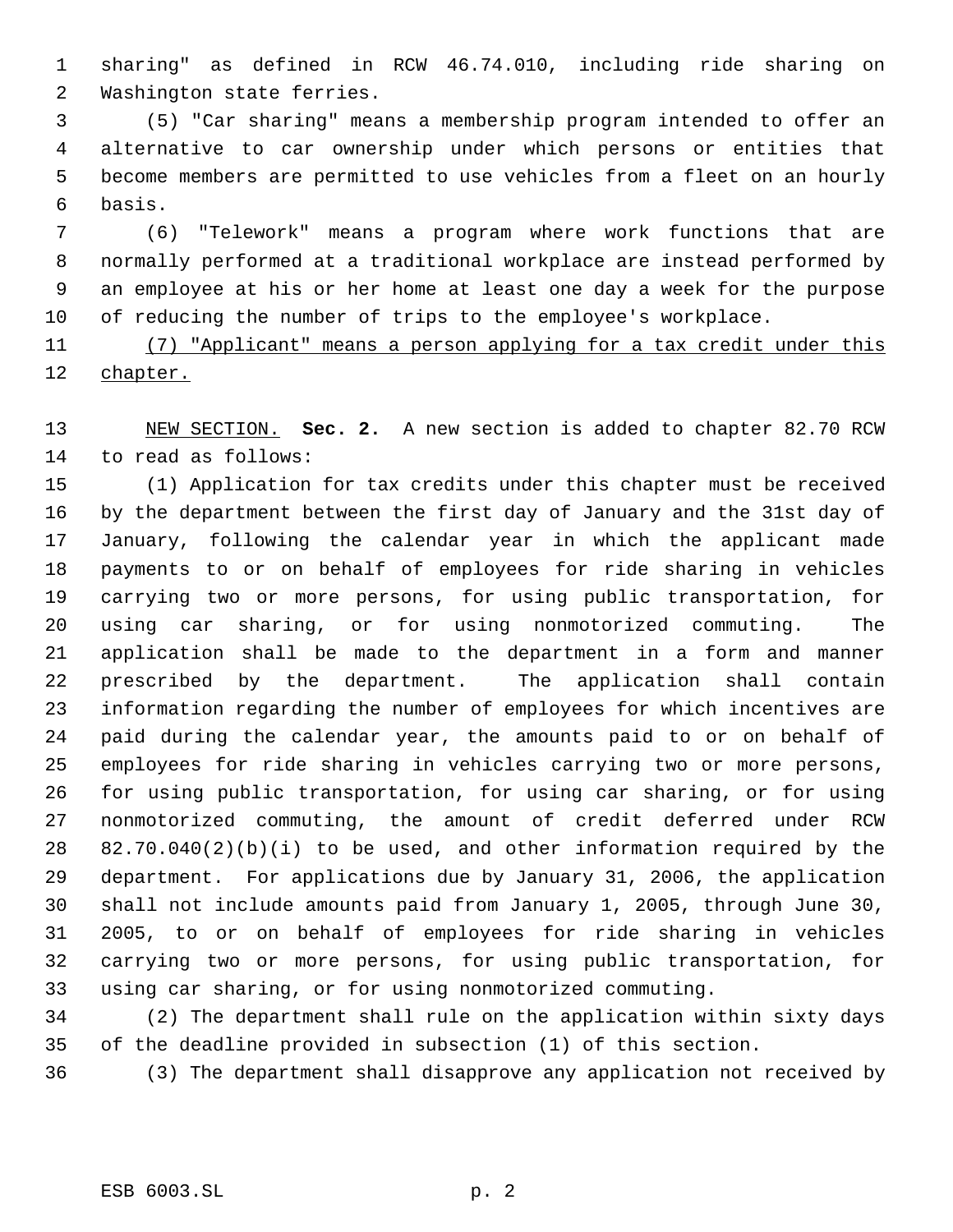the deadline provided in subsection (1) of this section regardless of the reason that the application was received after the deadline.

 (4) After an application is approved and tax credit granted, no increase in the credit shall be allowed.

 **Sec. 3.** RCW 82.70.020 and 2003 c 364 s 2 are each amended to read as follows:

 (1) Employers in this state who are taxable under chapter 82.04 or 82.16 RCW and provide financial incentives to their own or other employees for ride sharing, for using public transportation, for using car sharing, or for using nonmotorized commuting before July 1, 2013, are allowed a credit against taxes payable under chapters 82.04 and 82.16 RCW for amounts paid to or on behalf of employees for ride sharing in vehicles carrying two or more persons, for using public transportation, for using car sharing, or for using nonmotorized 15 commuting, not to exceed sixty dollars per employee per fiscal year.

 (2) Property managers who are taxable under chapter 82.04 or 82.16 RCW and provide financial incentives to persons employed at a worksite in this state managed by the property manager for ride sharing, for using public transportation, for using car sharing, or for using nonmotorized commuting before July 1, 2013, are allowed a credit against taxes payable under chapters 82.04 and 82.16 RCW for amounts paid to or on behalf of these persons for ride sharing in vehicles carrying two or more persons, for using public transportation, for using car sharing, or for using nonmotorized commuting, not to exceed 25 sixty dollars per person per fiscal year.

 (3) The credit under this section is equal to the amount paid to or on behalf of each employee multiplied by fifty percent, but may not 28 exceed sixty dollars per employee per fiscal year. ((The credit may 29 not exceed the amount of tax that would otherwise be due under chapters 82.04 and 82.16 RCW.)) No refunds may be granted for credits under this section.

 (4) A person may not receive credit under this section for amounts paid to or on behalf of the same employee under both chapters 82.04 and 82.16 RCW.

 (5) A person may not take a credit under this section for amounts claimed for credit by other persons.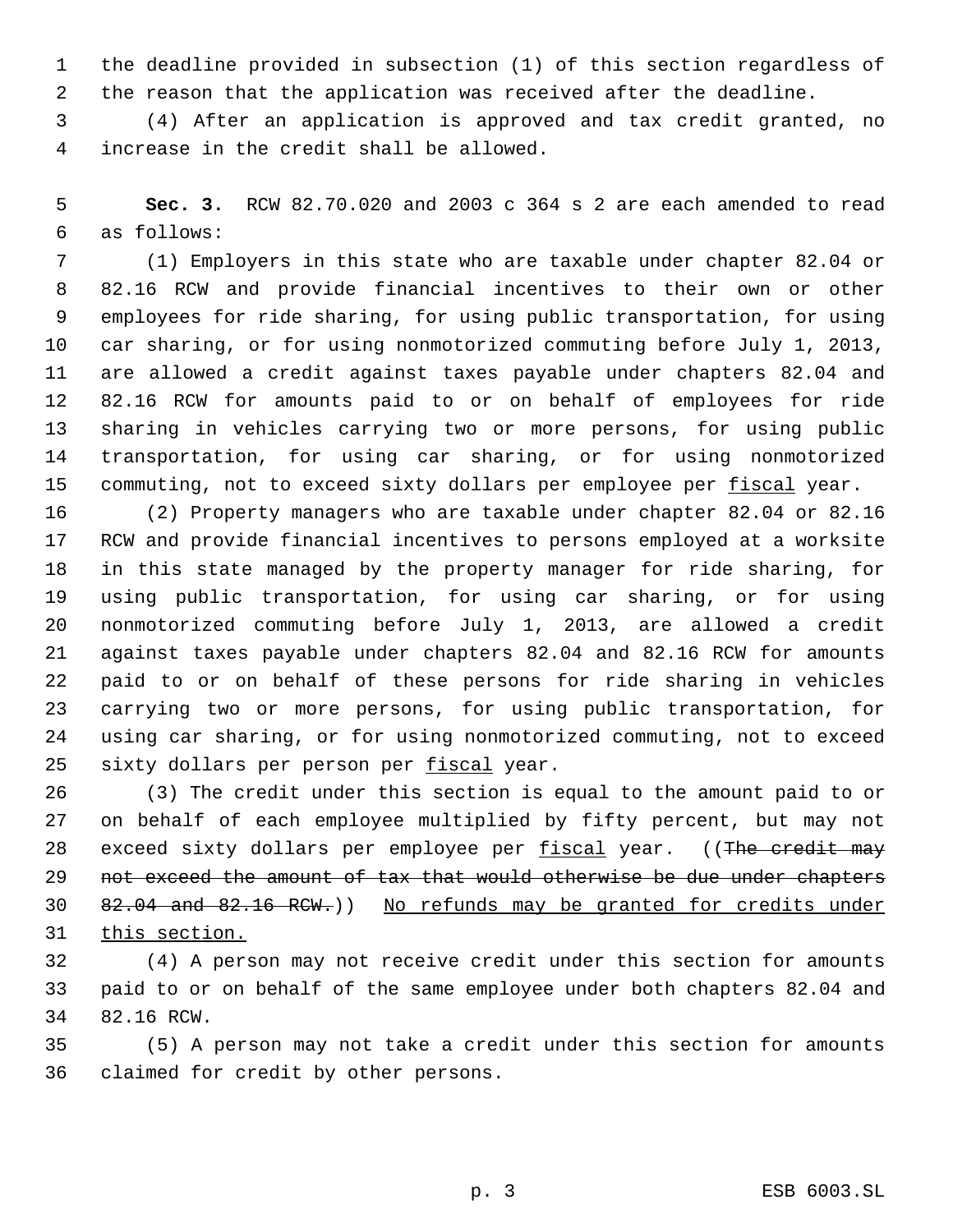1 **Sec. 4.** RCW 82.70.030 and 2003 c 364 s 3 are each amended to read 2 as follows:

 3 (((1) Application for tax credit under RCW 82.70.020 may only be 4 made in the form and manner prescribed in rules adopted by the 5 department.

 $6$  (2) The credit under this section must be taken or deferred under 7 RCW 82.70.040 against taxes due for the same fiscal year in which the 8 amounts for which credit is claimed were paid to or on behalf of 9 employees for ride sharing, for using public transportation, for using 10 car sharing, or for using nonmotorized commuting and must be claimed by 11 the due date of the last tax return for the fiscal year in which the 12 payment is made.

13  $(3)$ )) Any person who knowingly makes a false statement of a 14 material fact in the application required under section 2 of this act 15 for a credit under RCW 82.70.020 is guilty of a gross misdemeanor.

## 16 **Sec. 5.** RCW 82.70.040 and 2003 c 364 s 4 are each amended to read 17 as follows:

18  $(1)(a)$  The department shall keep a running total of all credits 19 ((accrued)) allowed under RCW 82.70.020 during each fiscal year. ((No 20 person is eligible for tax credits under RCW 82.70.020 if the credits 21 would cause the tabulation for the total amount of credits taken in any 22 fiscal year)) The department shall not allow any credits that would 23 cause the total amount allowed to exceed two million ((two)) seven 24 hundred fifty thousand dollars in any fiscal year. This limitation 25 includes any deferred credits carried forward under subsection 26  $(2)(b)(i)$  of this section from prior years.

27 (b) If the total amount of credit applied for by all applicants in any year exceeds the limit in this subsection, the department shall 29 ratably reduce the amount of credit allowed for all applicants so that the limit in this subsection is not exceeded. If a credit is reduced under this subsection, the amount of the reduction may not be carried forward and claimed in subsequent fiscal years.

33 (2)(a) ((No person is eligible for)) Tax credits under RCW 34 82.70.020 may not be claimed in excess of the amount of tax ((that 35 would)) otherwise ((be)) due under chapter 82.04 or 82.16 RCW.

 $36$  (b)(i) Through June 30, 2005, a person with taxes equal to or in 37 excess of the credit under RCW 82.70.020, and therefore not subject to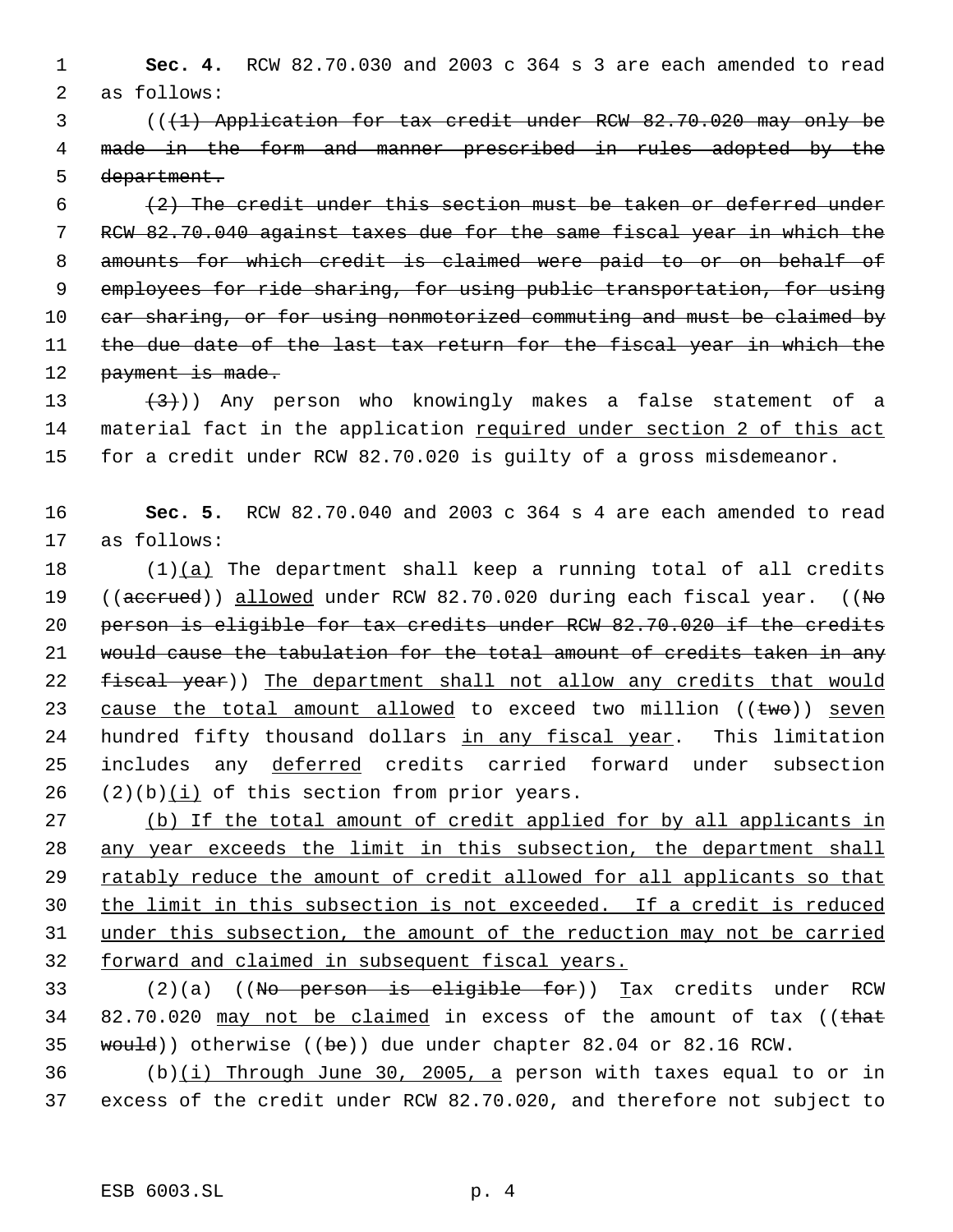1 the limitation in (a) of this subsection, may elect to defer tax 2 credits for a period of not more than three years after the year in 3 which the credits accrue. No credits deferred under this subsection 4 (2)(b)(i) may be used after June 30, 2008. A person deferring tax 5 credits under this subsection  $(2)(b)(i)$  must submit an application as 6 provided in section 2 of this act in the year in which the deferred tax 7 credits will be ((applied)) used. This application is subject to 8 ((eligibility under)) the provisions of subsection (1) of this section 9 for the ((fiscal)) year in which the tax credits will be applied. If 10 a deferred credit is reduced under subsection (1)(b) of this section, 11 the amount of deferred credit disallowed because of the reduction may 12 be carried forward as long as the period of deferral does not exceed 13 three years after the year in which the credit was earned.

14 (ii) For credits approved by the department after June 30, 2005, 15 the approved credit may be carried forward to subsequent years until 16 used. Credits carried forward as authorized by this subsection are 17 subject to the limitation in subsection (1)(a) of this section for the 18 fiscal year for which the credits were originally approved.

19 (3) No person ((is eligible)) shall be approved for tax credits 20 under RCW 82.70.020 in excess of two hundred thousand dollars in any 21 fiscal year. This limitation does not apply to credits ((deferred in)) 22 carried forward from prior years under subsection (2)(b) of this 23 section.

24 (4) No person ((is eligible for)) may claim tax credits( $(\tau$ 25 including deferred credits authorized under subsection  $(2)(b)$  of this 26  $setion<sub>r</sub>$ ) after June 30, 2013.

27 (5) Credits may not be carried forward ((or carried backward)) 28 other than as authorized in subsection (2)(b) of this section.

29 (6) No person is eligible for tax credits under RCW 82.70.020 if 30 the additional revenues for the multimodal transportation account 31 created by Engrossed Substitute House Bill No. 2231 are terminated.

 NEW SECTION. **Sec. 6.** This act is necessary for the immediate preservation of the public peace, health, or safety, or support of the state government and its existing public institutions, and takes effect July 1, 2005.